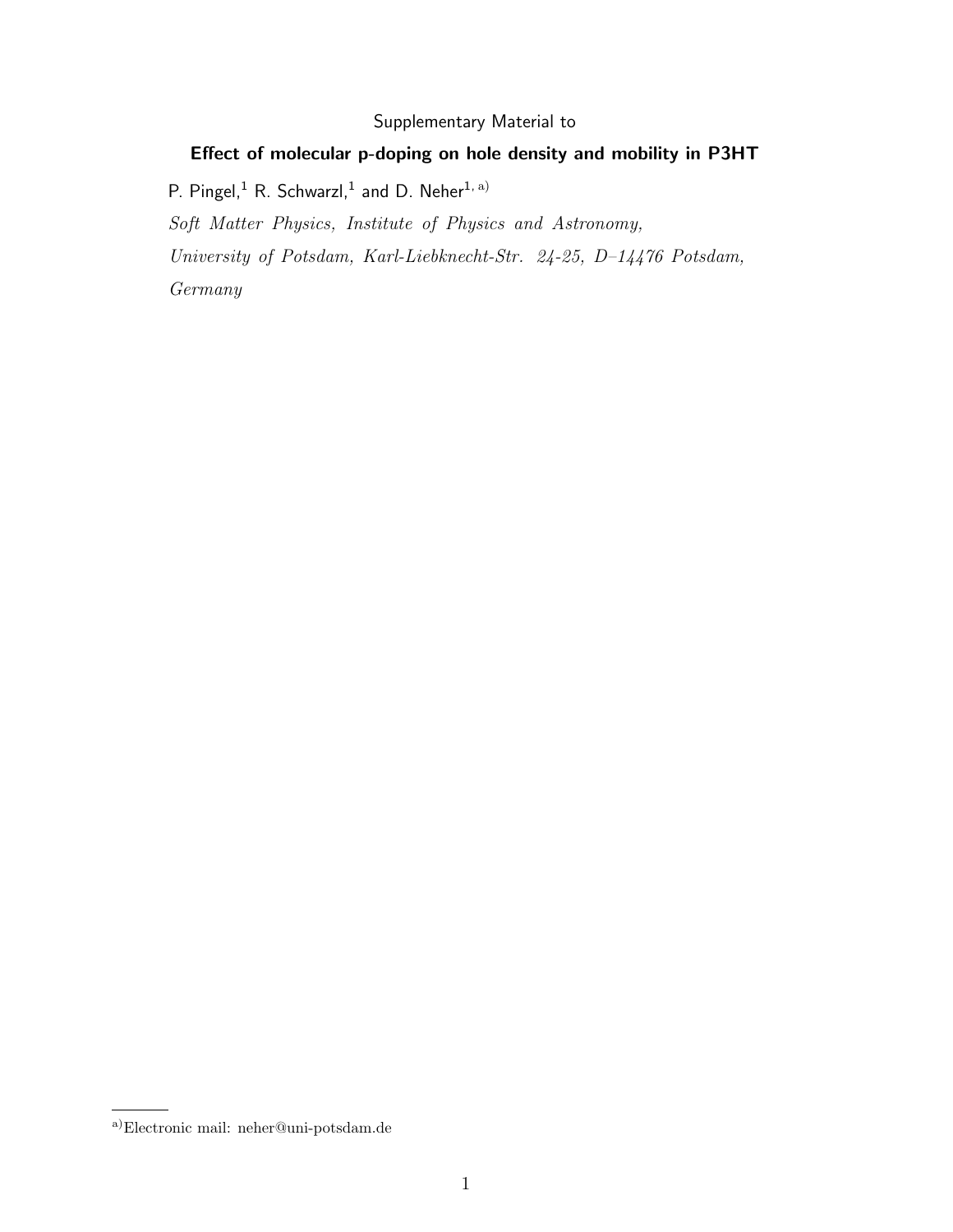Samples for admittance spectroscopy have been prepared in a metal-insulator-semiconductor (MIS) geometry on glass substrates with patterned indium-tin-oxide (ITO). After thorough cleaning of the substrates by ultrasonication in common organic solvents, an electrically insulating layer of methyl-/phenyl-substituted polysilsesquioxane (PSQ, purchased from Gelest Inc.) was spin-cast at 1500 rpm for 30 s from a filtered 40 mg/ml solution in butanone. This layer was rendered insoluble by annealing at 350°C for 1 h. The following steps were continued in an  $N_2$  glovebox under inert conditions.

Poly(3-hexylthiophene), P3HT, and tetrafluorotetracyanoquinodimethane,  $F_4TCNQ$ , were dissolved at 60 mg/ml and 0.5 mg/ml in chloroform, respectively, applying 50°C and stirring. The P3HT sample is a deuterated high-molecular weight fraction. Deuteration has been done for potential neutron scattering experiments. From our extensive previous investigations it is known that the physical properties are not altered by the deuteration and that the performance of this P3HT fraction is outstanding in field-effect devices.<sup>1-3</sup>  $F_4TCNQ$ was purchased from Sigma-Aldrich. The chloroform solutions of P3HT and  $F_4TCNQ$  were blended at the desired dopant concentration and processed immediately to prevent aggregation. Upon blending, the color of the solution turned immediately dark, indicative of the formation of charge transfer complexes. The semiconductor layer was then spin-cast at 1000 rpm for 30 s, yielding a visually homogeneous film. Next, electrical hole-injecting contacts were formed by evaporation of 5 nm MoO<sub>3</sub> at 2 Å/s and 100 nm Al at 3-7 Å/s. Devices were completed by encapsulation with a glass sheet and Araldite 2011 epoxy resin.

In order to determine the thicknesses of the insulator and semiconductor layers, these films were prepared on cleaned glass substrates and investigated with a DEKTAK 3 surface profilometer. Typically, the thickness of the PSQ insulator amounts to 155 nm and the thicknesses of the various doped polymer layers ranges from 350 nm to 1200 nm.

Admittance spectroscopy on MIS devices was performed using our home-built setup including an EG & G DSP 7260 lock-in amplifier and a Stanford Research SR570 low noise current amplifier. Typically, we applied an AC voltage of 20 mV to the samples.

In the following, exemplary capacitance-voltage curves and loss spectra for each of the investigated dopant concentrations are presented.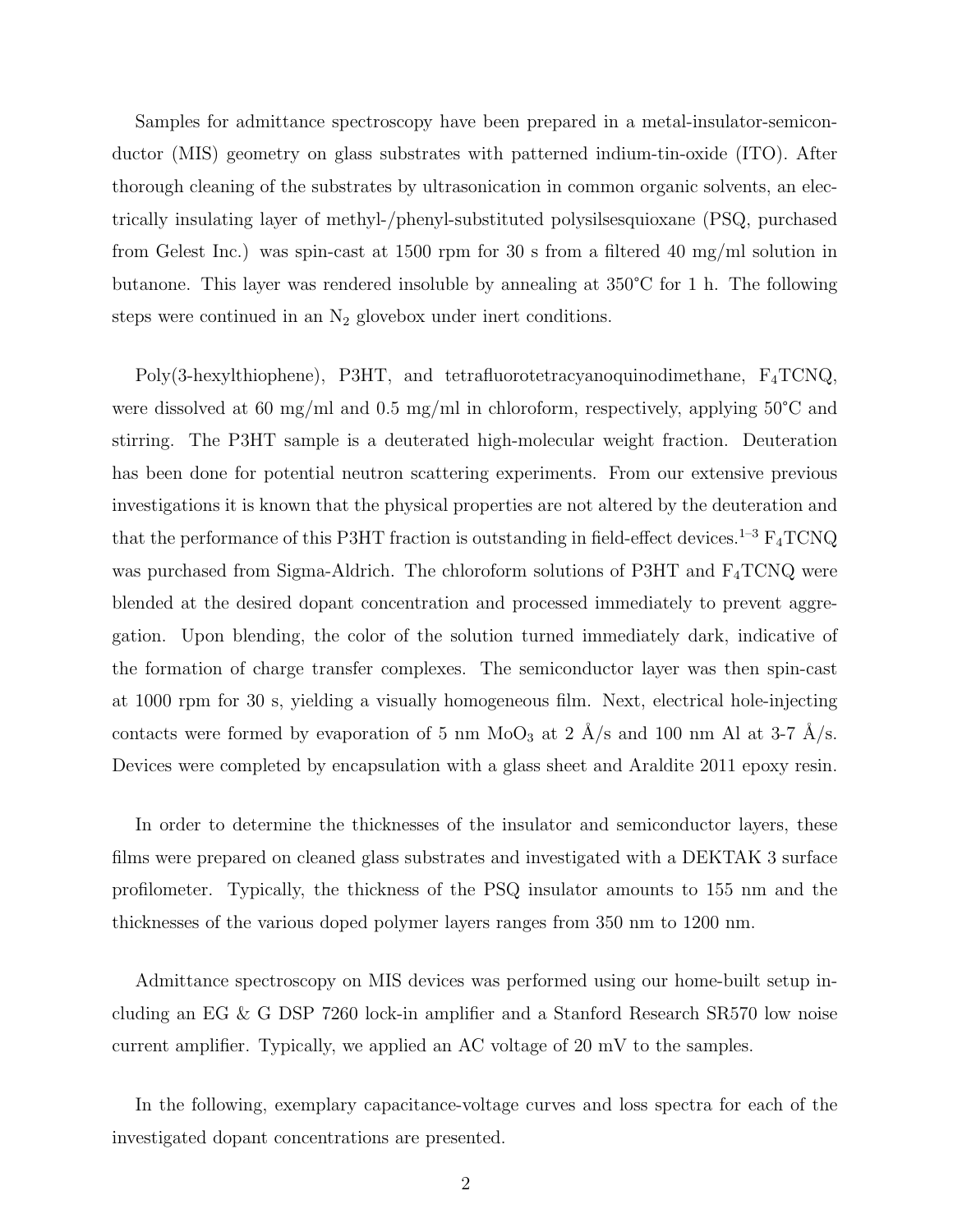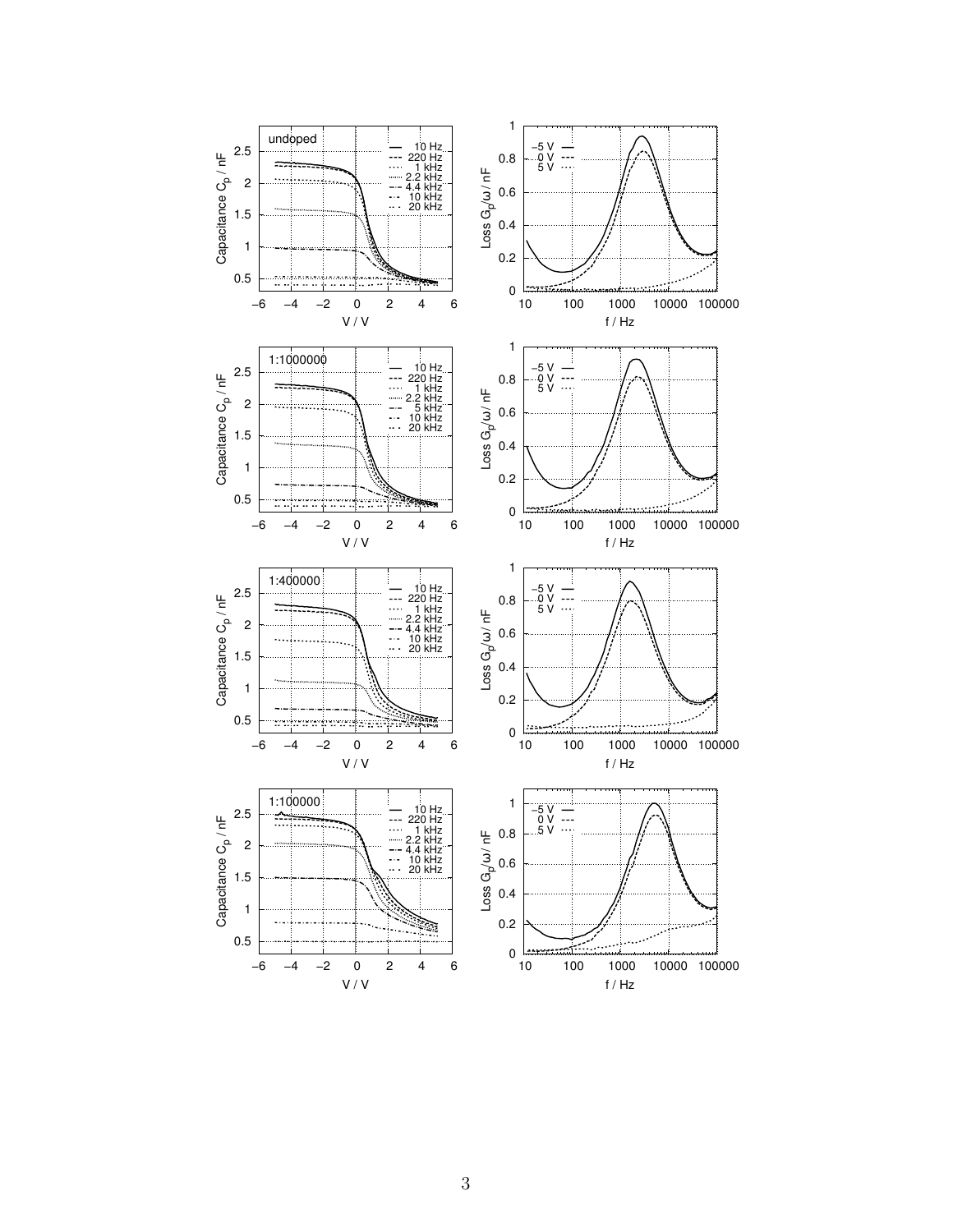